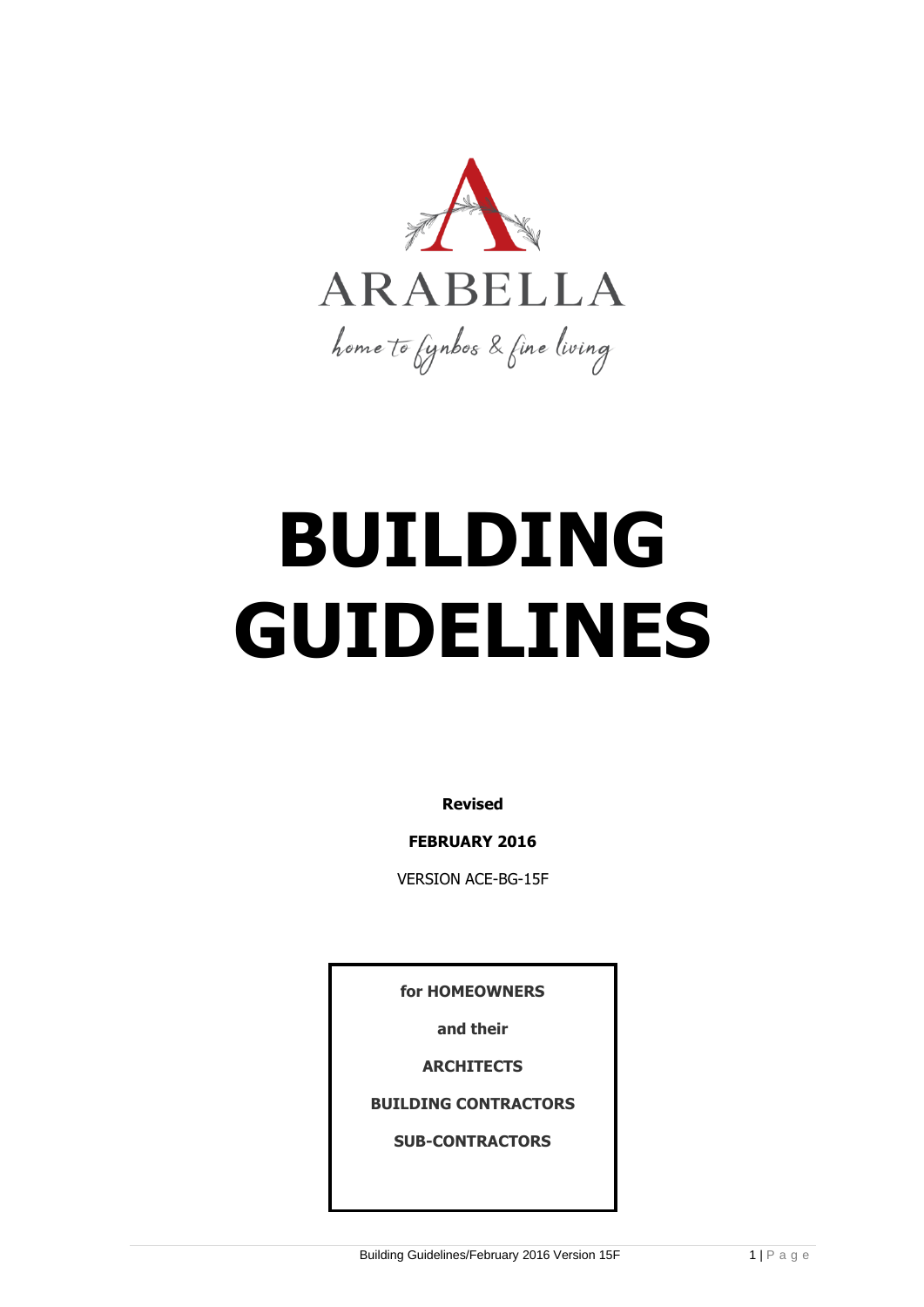# **CONTENTS**

- Definitions
- Introduction
- Deposit, connection and scrutiny fee payments
- Project Plan
- Entering Arabella Country Estate
- Sub-contractors
- Safety Regulation Compliance
- Personal protective equipment
- Electrical connections and equipment
- Excavation
- Cranes, Vehicles and lifting equipment
- Machine guards and general machine protection
- Scaffolding, ladders and tools
- Welding equipment
- Fire prevention rules and flammable liquids
- Fire and smoking
- Intoxicated or under the influence of drugs
- Entering unauthorized areas
- Driving, parking and deliveries inside the premises
- Site house keeping
- Scrap and building rubble
- Site evacuation on completion of contract
- Contravention of the guidelines, bad behaviour and penalties
- Damage to the premises
- Indemnity by contractor
- General
- Working hours
- Arabella office and personnel contact details
- Methods of payment
- Schedule of Prices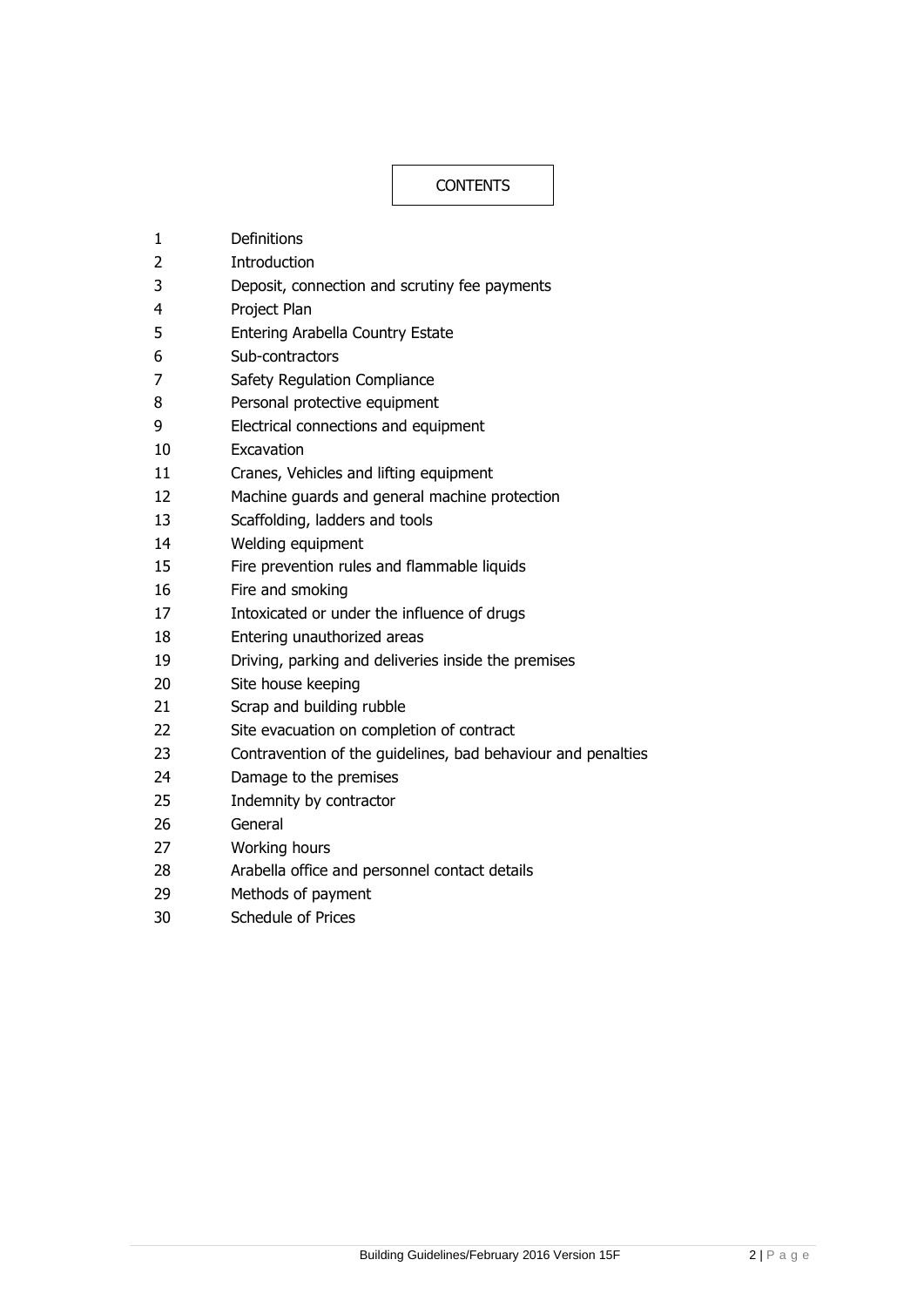# **1. DEFINITIONS**

In these Building Guidelines, unless inconsistent with or otherwise indicated by the context –

- 1.1 **"the Act"** means the Occupational Health & Safety Act 85 of 1993, including all regulations made in terms thereof;
- 1.2 **"Arabella"** means Arabella Country Estate, registration number 83/03653/07, a company with limited liability duly incorporated in accordance with the laws of the Republic of South Africa;
- 1.3 **"the Association"** means Arabella Country Estate Home Owners' Association (Association incorporated under Section 21) (previously known as the Hermanus River Golf and Country Estate Home Owners' Association), registration number: 99/05542/08, a company duly incorporated in accordance with the laws of the Republic of South Africa;
- 1.4 **"the directors"** means the directors for the time being of the association or their alternates, as the case may be;
- 1.5 **"the premises"** means the extent of the Arabella Country Estate;
- 1.6 **"owner"** means the owner of an erf forming part of the premises who contracts the Contractor to undertake building work;
- 1.7 **"the Guidelines"** means the Building Guidelines contained in this document;
- 1.8 **"the Regulations**" means the General Safety Regulations made in terms of the Act;
- 1.9 **"responsible person"** means the person appointed by the Contractor in terms of the Act under whose general supervision all building work is to be undertaken
- 1.10 **"the WCA"** means the Workmen's Compensation Act 30 of 1941, including all regulations made in terms thereof;
- 1.11 **"the Contractor"** means the NHBRC registered Contractor signing the Building Contractor's Acknowledgment and Acceptance
- 1.12 **"the site"** means the immediate area within the four pegs of the erf upon which the Contractor is undertaking any building work;
- 1.13 **"building work"** means building work as defined in the Act, meaning any work in connection with –
	- 1.13.1 the erection, maintenance, alteration, renovation, repair, demolition or dismantling of or addition to a building;
	- 1.13.2 the installation, erection or dismantling of machinery;
	- 1.13.3 the construction, maintenance, demolition or dismantling of any bridge, dam, canal, road, railway, street, runway, sewer or water reticulation system or work on any similar project; or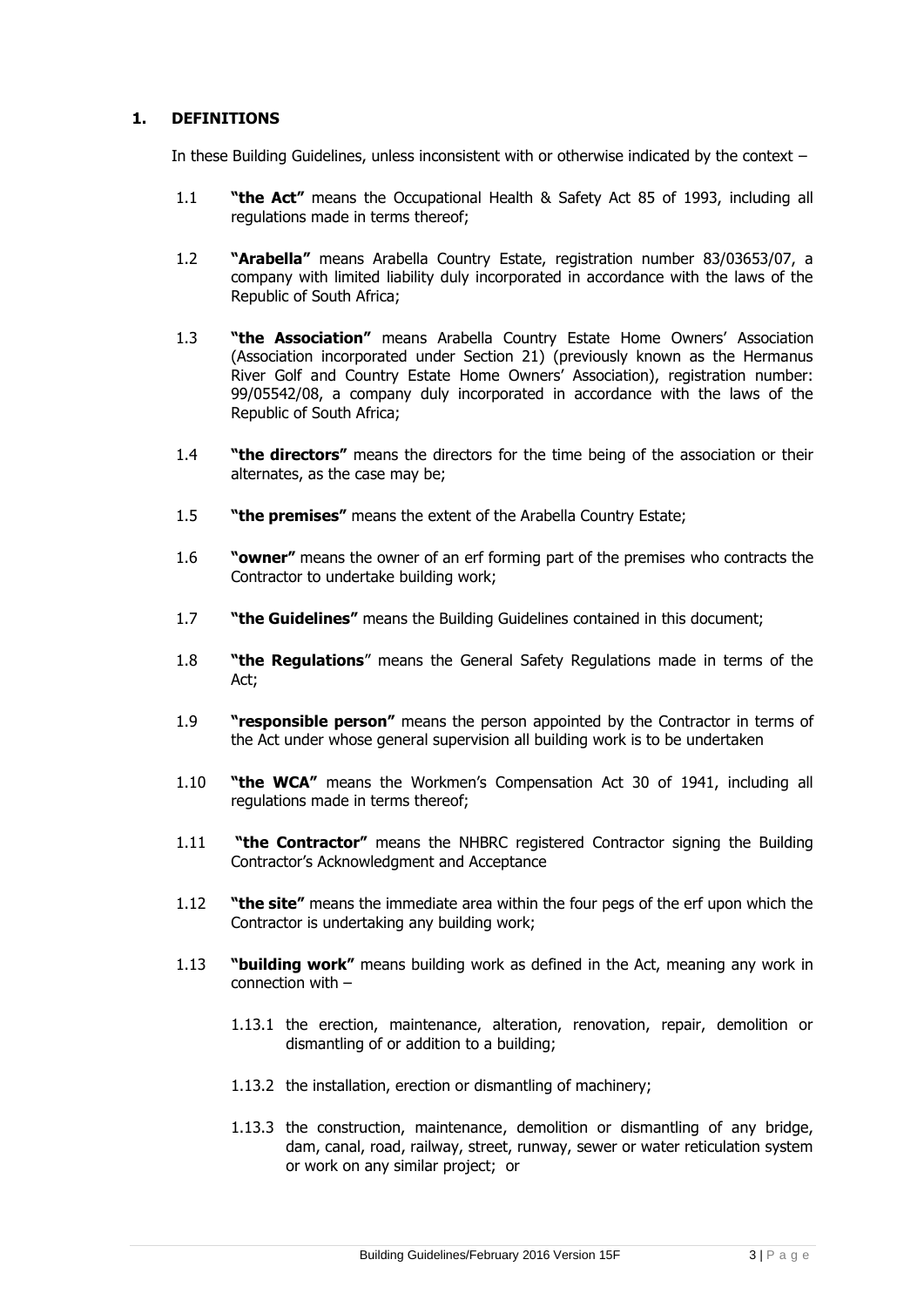- 1.13.4 the moving of earth, clearing of land or making of an excavation or work on any similar project;
- 1.14 **"materials"** means those materials utilised by the contractor in carrying out building work;
- 1.15 **"equipment"** means those tools and machinery needed by the Contractor to perform its duties;
- 1.16 **"designated area"** means those areas designated by Arabella as areas in which personal protective equipment is to be worn;
- 1.17 **"the deposit"** means the deposit paid in terms of the Schedule of Prices hereto;
- 1.18 **"management"** means
	- 1.18.1 The Estate Manager;
	- 1.18.2 The Estate Site Controller;
	- 1.18.3 The Estate Security Manager;
	- 1.18.4 The Maintenance Manager;
	- 1.18.5 The Estate Landscaper.

# **2 INTRODUCTION**

- 2.1 These Guidelines are applicable to all contractors and sub-contractors who are appointed by an owner to undertake building work at the premises of Arabella.
- 2.2 In the interests of safety and the avoidance of health risk incidents, emphasis is placed on safety and accident prevention procedures.

#### **3 DEPOSIT, CONNECTION AND SCRUTINY FEE PAYMENTS**

The owner must pay a deposit, electricity and water connection and plan scrutiny fees, to the association before any building work shall be allowed to commence on the premises. **See 29... Methods of payment** and **30... Schedule of prices**.

#### **4 PROJECT PLAN**

A Contractor shall not commence building work before submitting detailed building plans to the Estate Site Controller, which must include –

- 4.1 details of building work to be undertaken; and
- 4.2 the commencement and anticipated finishing dates of the building contract.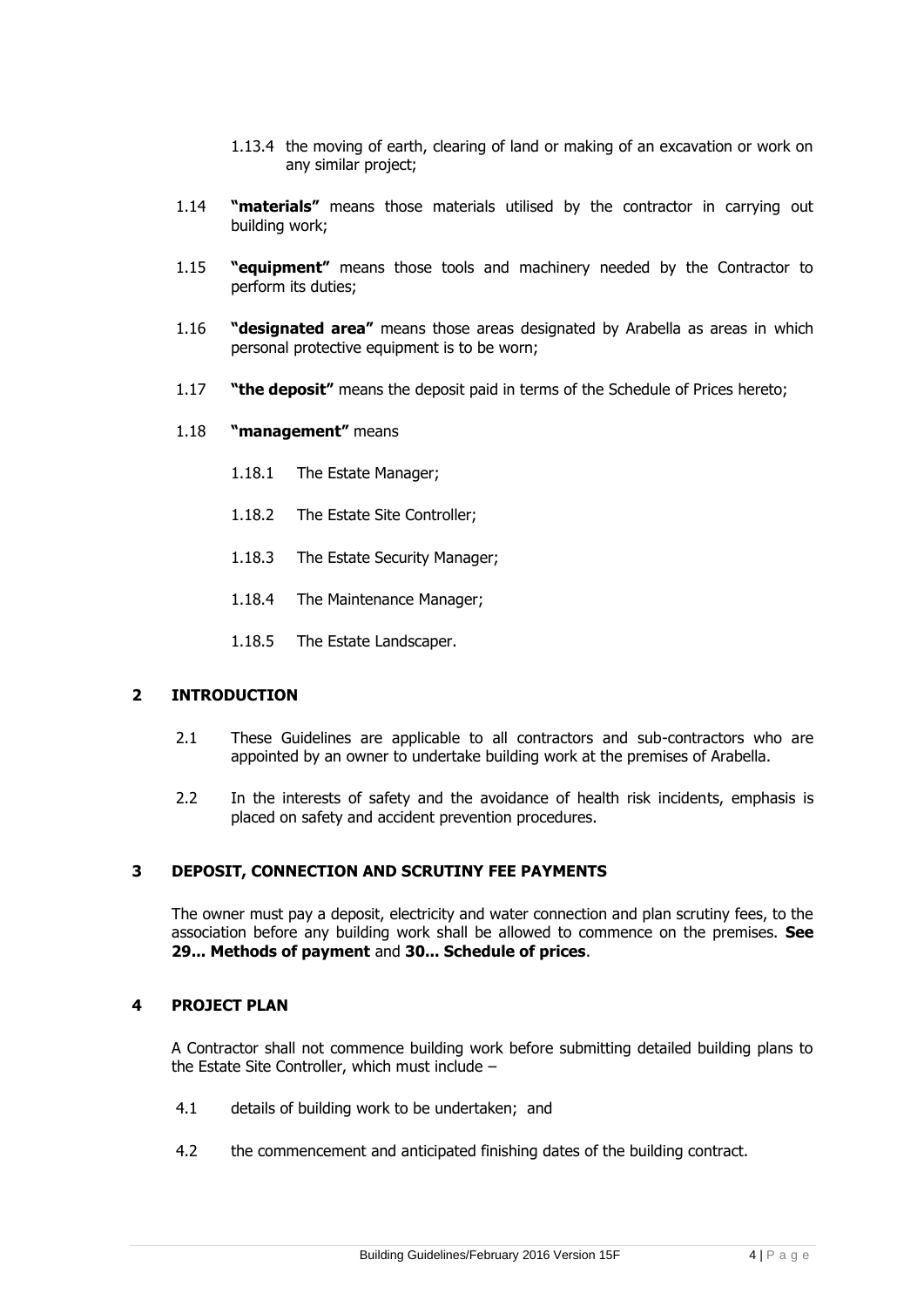# **5 ENTERING ARABELLA**

- 5.1 A Contractor shall not commence building work before
	- 5.1.1 reporting to the Estate Site Controller for the pre-building interview;
	- 5.1.2 being issued with a copy of these Guidelines and completing the items specified therein;
	- 5.1.3 supplying the Estate Security Manager with a complete list (and copies of their ID documents) of employees who will require access to the premises;
- 5.2 A pre-building inspection of the site is held to record its condition for future comparison.
- 5.3 On entering the premises, every contractor must report to the security personnel at the main entrance to the premises.

#### **6 SUB-CONTRACTORS**

- 6.1 Contractors shall ensure that sub-contractors and suppliers
	- 6.1.1 receive copies of and comply with the Guidelines;
	- 6.1.2 are introduced to the Estate Site Controller;
- 6.2 The main contractor will at all times be responsible for all sub-contractors and suppliers and their actions
- 6.3 The provisions of the Guidelines shall apply, with necessary changes, to all subcontractors.

#### **7 SAFETY REGULATIONS COMPLIANCE**

- 7.1 All building work undertaken on the premises is governed by the Act and the Guidelines, and accordingly, all Contractors, Contractor's employees and subcontractors are to observe the provisions thereof. Failure to do so may result in  $-$ 
	- 7.1.1 the suspension of building work on the premises; and/or
	- 7.1.2 legal action.
- 7.2 Every Contractor shall ensure that -
	- 7.2.1 the Contractor, the Contractor's employees and sub-contractors observe the provisions of the Act and these Guidelines;
	- 7.2.2 the Contractor complies with the provisions of the WCA. Contractors must prove that they have been assessed in terms of the WCA and have paid the relevant fee for the current year.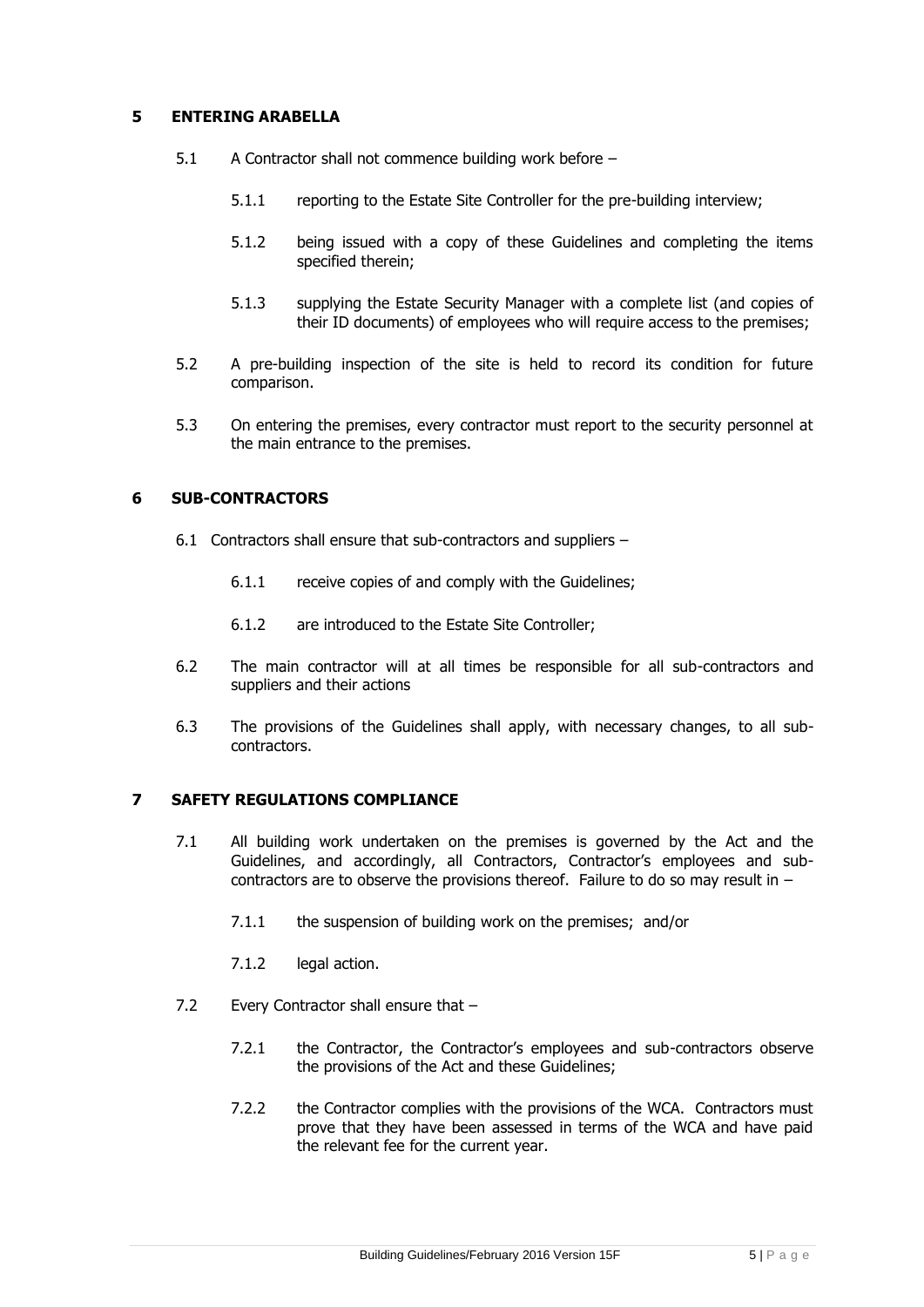# **8 PERSONAL PROTECTIVE EQUIPMENT**

- 8.1 The personal protective equipment required in any designated area must at all times be worn by all personnel and visitors when inside such designated areas.
- 8.2 It is the Contractor's responsibility to supply its personnel and visitors with the personal protective equipment required to perform their work safely and to comply with notices and signboards as well as with the Act.

# **9 ELECTRICAL CONNECTIONS AND EQUIPMENT**

- 9.1 The Estate makes available single-phase electricity, but provision is also made for the Homeowner to apply for a three-phase electrical supply. The Arabella Standard Conditions of Electrical Supply is available on request.
- 9.2 Arabella will supply 1 x 16mm x 2 core armoured cable plus 1 x 10mm bare copper earth wire to the boundary line of each private property. This is equivalent to a  $1 \times$ 60 amp single-phase connection.
- 9.3 A tamper proof, water proof temporary electrical kiosk that is in full compliance with the electrical contracting board of South African Regulations will be supplied by the estate at a nominal rental of R250.00 (two hundred and fifty rand) per month during the construction period of a dwelling and returned to the estate when permanent electricity is switched on.
- 9.4 Before permanent connection of power to the house, Arabella will conduct a visual inspection of the main board.
- 9.5 All boundary cable joints will also be inspected before being closed to ensure that the 10mm earth has been connected and that the electrical contractor has used a 16mm x 2 core armoured cable from the erf boundary to the house distribution board. No other type of cable will be allowed. All cabling must be buried to at least 600 millimetres below the finished property level.
- 9.6 No power will be allowed until all the plugs, lights and any other electrical points are isolated or terminated according to the code of practice SABS 0142/1993, as inspected by the nominated electrician.
- 9.7 Before the electrical connection may be undertaken, the Estate Site Controller must give his/her approval, which approval shall not be given until –
	- 9.7.1 the connection has been authorised as compliant with estate requirements;
	- 9.7.2 Arabella has been supplied with a certificate of compliance from the electrical contractor (as required by the Electrical Contracting Board of South Africa).
	- 9.7.3 all fees owing to the Estate have been paid by the owner. **See 29... Methods of payment** and **30... Schedule of prices.**
- 9.8 The Contractor must ensure that ducting pipes are installed under paved or driveway areas, for future upgrade of the electrical supply system, to the standard as specified The Estate Site Controller will sign the ducting compliance certificate together with the Contractor as verification that compliance is per the standard.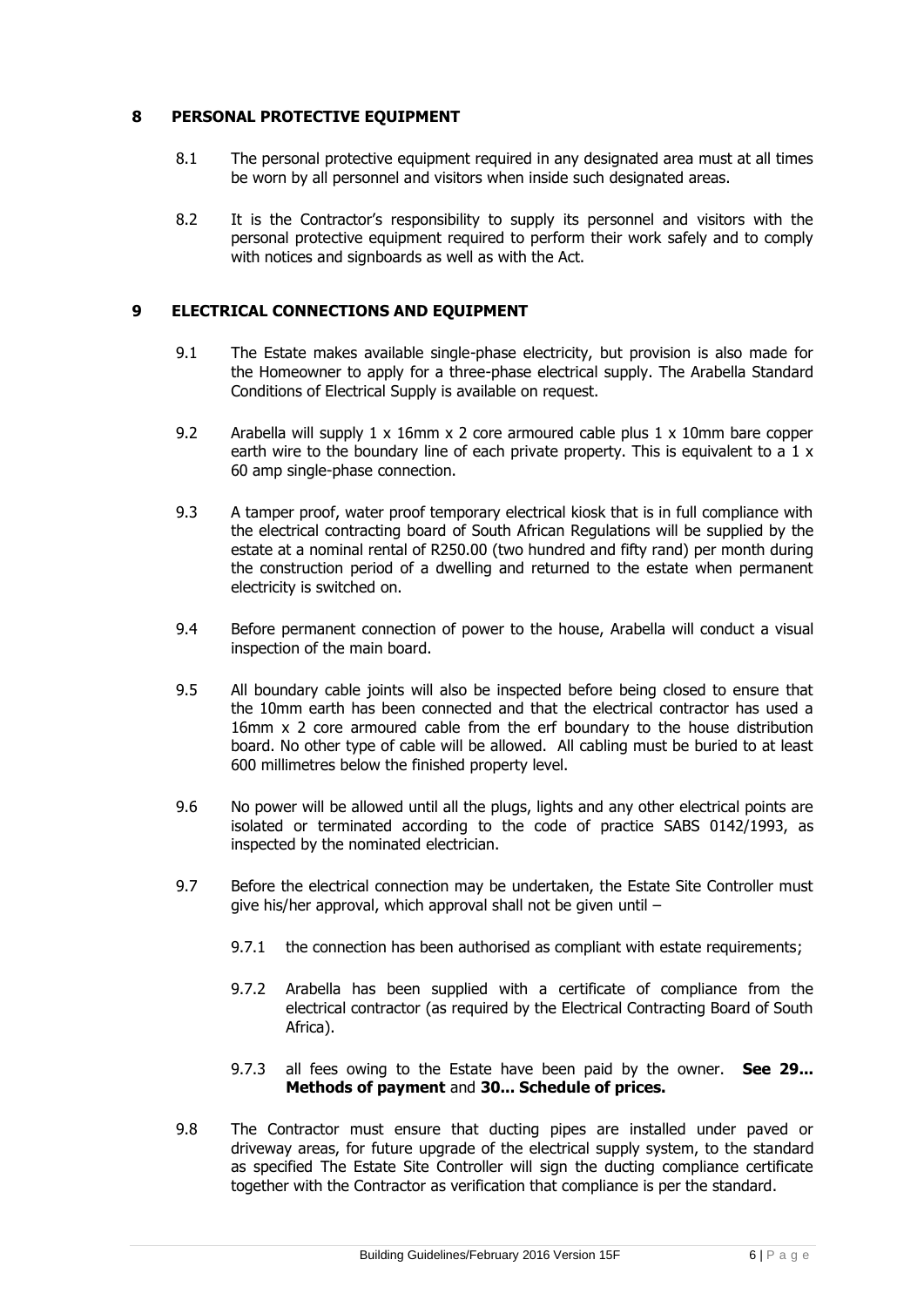- 9.9 All electrical equipment must be in good condition as determined by the Estate Site Controller or a person duly authorised by him/her. No sub-standard equipment is permitted on the premises.
- 9.10 All movable electrical equipment and extension cords are classed as portable electrical equipment and the safety of those persons working with such tools must be ensured. The Contractor must -
	- 9.10.1 ensure all equipment is checked for  $-$ 
		- 9.10.1.1 earth continuity;
		- 9.10.1.2 correct polarity;
		- 9.10.1.3 loose connections;
		- 9.10.1.4 open electrical wires; and
		- 9.10.1.5 compliance with the Regulations.
	- 9.10.2 ensure no unqualified employee is allowed to change an electrical plug-top or otherwise interfere with electrical equipment, including machinery, on any Contractor's site. Only authorised qualified electricians are allowed to work on electrical equipment;
	- 9.10.3 make arrangements with the Superintendent of Works in the event that building work is to be performed on, or in the vicinity of, live equipment or equipment that has the potential to become live during the course of Arabella's operations.
- 9.11 Arabella reserves the right to terminate the power supply at their discretion.

# **10 EXCAVATION**

- 10.1 A Contractor shall
	- 10.1.1 make the necessary arrangements before commencement of excavation work to ensure that no live electrical cables are buried in the vicinity and the safety of any irrigation lines, water, gas, drainpipes and/or telephone lines are assured;
	- 10.1.2 report any damage to cables, pipes and other services to the Estate Site Controller without delay;
	- 10.1.3 provide adequate protection around excavation sites through the erection of safety barriers, fences or red lights at night;
	- 10.1.4 where necessary, provide a safe means of access for persons and vehicles to cross over or gain access to the excavation;
	- 10.1.5 ensure that the excavation is inspected at the start of every shift and before the commencement of work after rain, in order to ensure the safety of persons working on the excavation site;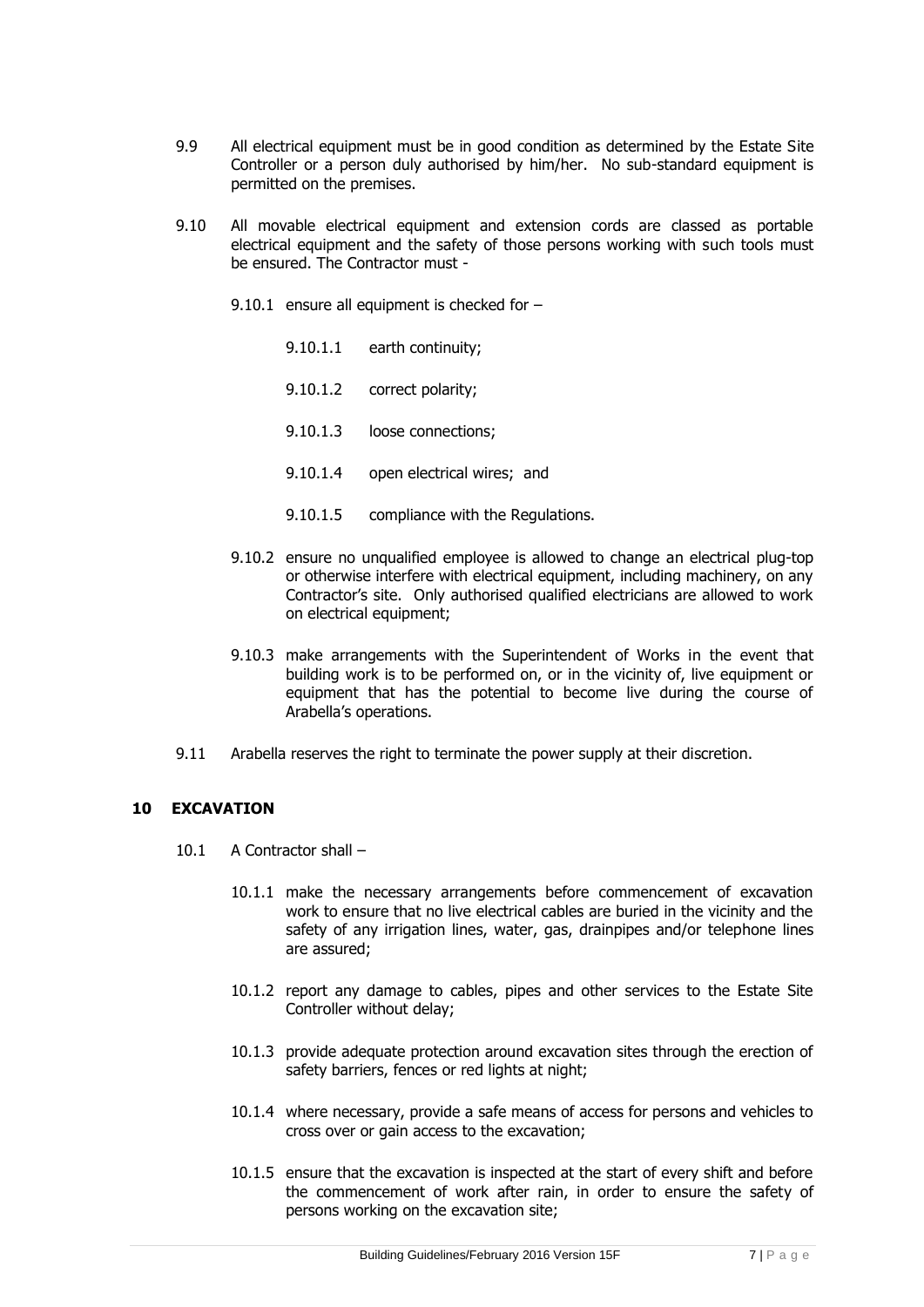- 10.1.6 not allow any person to work under unsupported overhanging material or in an excavation of more than 1.5m (one point five metres) deep which has not been adequately shored or braced;
- 10.1.7 where the possibility exists that the safety of a building, structure or road is likely to be affected, take such steps as may be necessary to ensure the stability of such building, structure or road and the safety of persons in the immediate area;
- 10.1.8 during excavation work, maintain the surrounding areas in a safe, orderly and tidy condition. Loose material of any kind may not be left in or allowed to obstruct gangways or working places.
- 10.2 All excavation work must be in compliance with the Regulations and any additional provisions as specified by the Estate Manager.

# **11 CRANES, VEHICLES AND LIFTING EQUIPMENT**

- 11.1 The Contractor shall not -
	- 11.1.1 allow anyone to walk under a suspended load;
	- 11.1.2 allow loads to be left suspended from unattended lifting devices;
	- 11.1.3 use unsuitable ropes, wire-slings or hooks; and
	- 11.1.4 lift unbalanced loads.
- 11.2 The Contractor shall only permit suitably trained and qualified personnel to perform rigging and lifting operations (including suppliers).
- 11.3 In the event of any crane or other lifting machine having to enter the premises, the Contractor shall supply a load test certificate or other appropriate form showing the record of the last examination of such crane or lifting machine.
- 11.4 At all times only authorised workers shall be permitted to control cranes, lifts, tractors or any other vehicle and all road signs must be obeyed.
- 11.5 The Contractor shall ensure that safety helmets are at all times worn in the vicinity of any building work that is being carried out with the assistance of a crane, notwithstanding the fact that the Contractor's site may not be a safety helmet designated area.

#### **12 MACHINE GUARDS AND GENERAL MACHINE PROTECTION**

Machinery or plants may not be operated without machine guards.

# **13 SCAFFOLDING, LADDERS AND TOOLS**

13.1 Scaffolding, ladders and tools must be -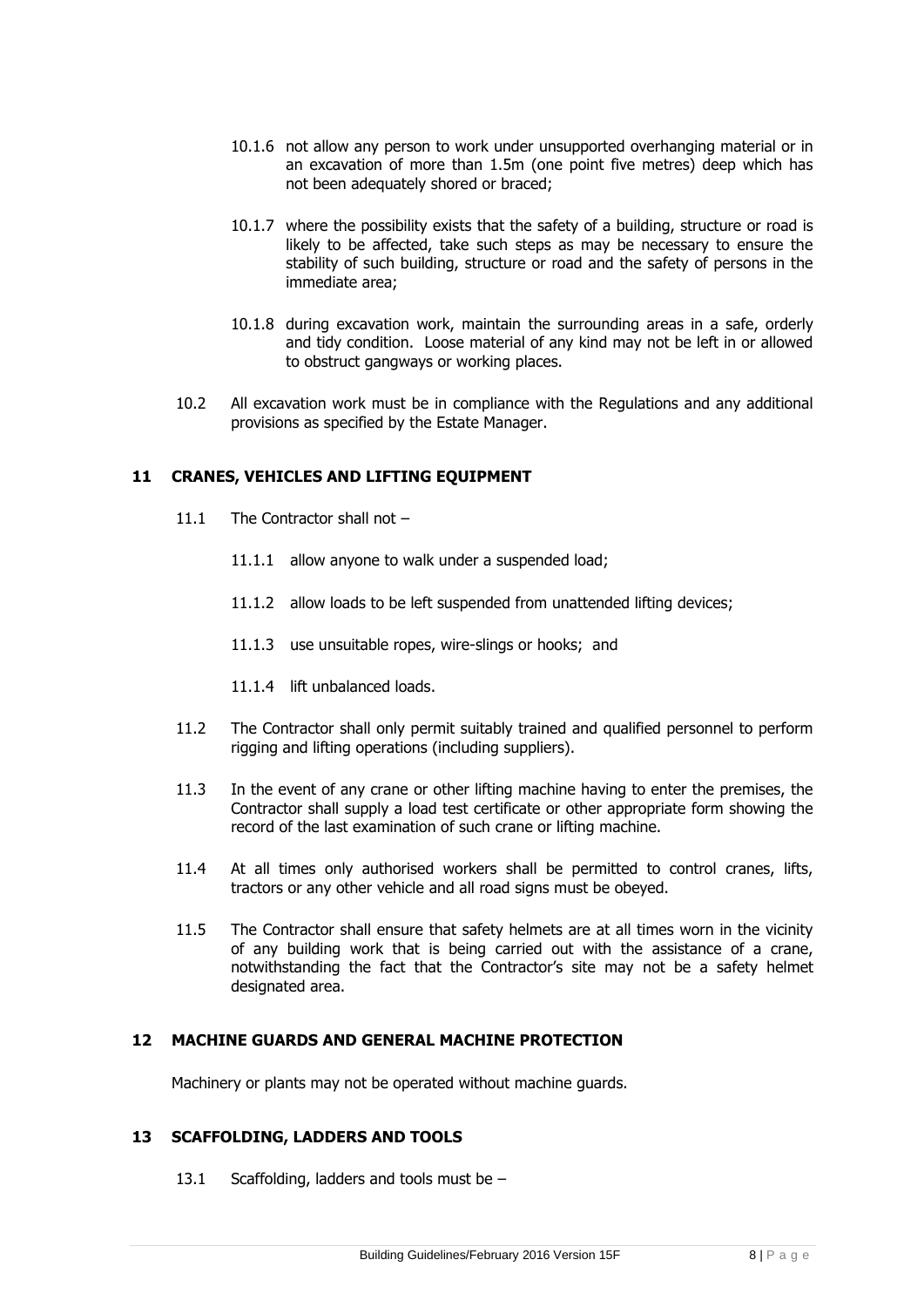- 13.1.1 of good construction, sound material, adequate strength and suitable for the purpose for which they are intended;
- 13.1.2 fitted with non-skid devices at the bottom extremities and stiles and hooks or similar devices at the top extremities; and
- 13.1.3 so lashed, held or secured whilst in use to ensure its stability under all conditions.
- 13.2 The tying together of 2 (two) or more ladders or the use of ladders that are more than 6 (six) metres long is forbidden on the premises.
- 13.3 Ladders that do not comply with the Act or that are in any way deemed unsafe by the Estate Site Controller shall not be permitted on the premises.
- 13.4 In all cases Contractors must ensure that proper receptacles for tools are fitted and used on all ladders.

#### **14 WELDING EQUIPMENT**

- 14.1 All welding sets are to be accompanied by fully charged SABS approved 4.5 kg (four point five kilograms) dry chemical powder fire extinguishers filled with multipurpose powder.
- 14.2 All gas cylinders must be kept in a vertical position on wheeled trolleys specifically designed for cylinder transportation. Cylinder valve keys must be fixed to each trolley by a light chain.
- 14.3 No damaged or leaking cylinders, pressure gauges, regulators, hoses or gas-using equipment may be brought onto the premises. All oxygen/acetylene sets must be fitted with approved flame arrestors and only approved hose connectors may be used.
- 14.4 No cylinders may be left inside any building outside of working hours.

#### **15 FIRE PREVENTION RULES AND FLAMMABLE LIQUIDS**

- 15.1 Before welding, oxy-acetylene cutting of metals, burning of paint and the laying of asphalt on floors or roofs is undertaken, a contractor or a contractor's supervisory personnel shall familiarise themselves with the position of fire-fighting equipment.
- 15.2 A contractor
	- 15.2.1 shall ensure that appropriate fire fighting equipment in good working order is clearly indicated and accessible on-site;
	- 15.2.2 shall not store or allow to be stored any flammable liquid in any structures on the premises not designed for that purpose;
	- 15.2.3 who handles or uses any flammable liquids on the premises shall not cause or allow any act that is likely to result in a fire or explosion;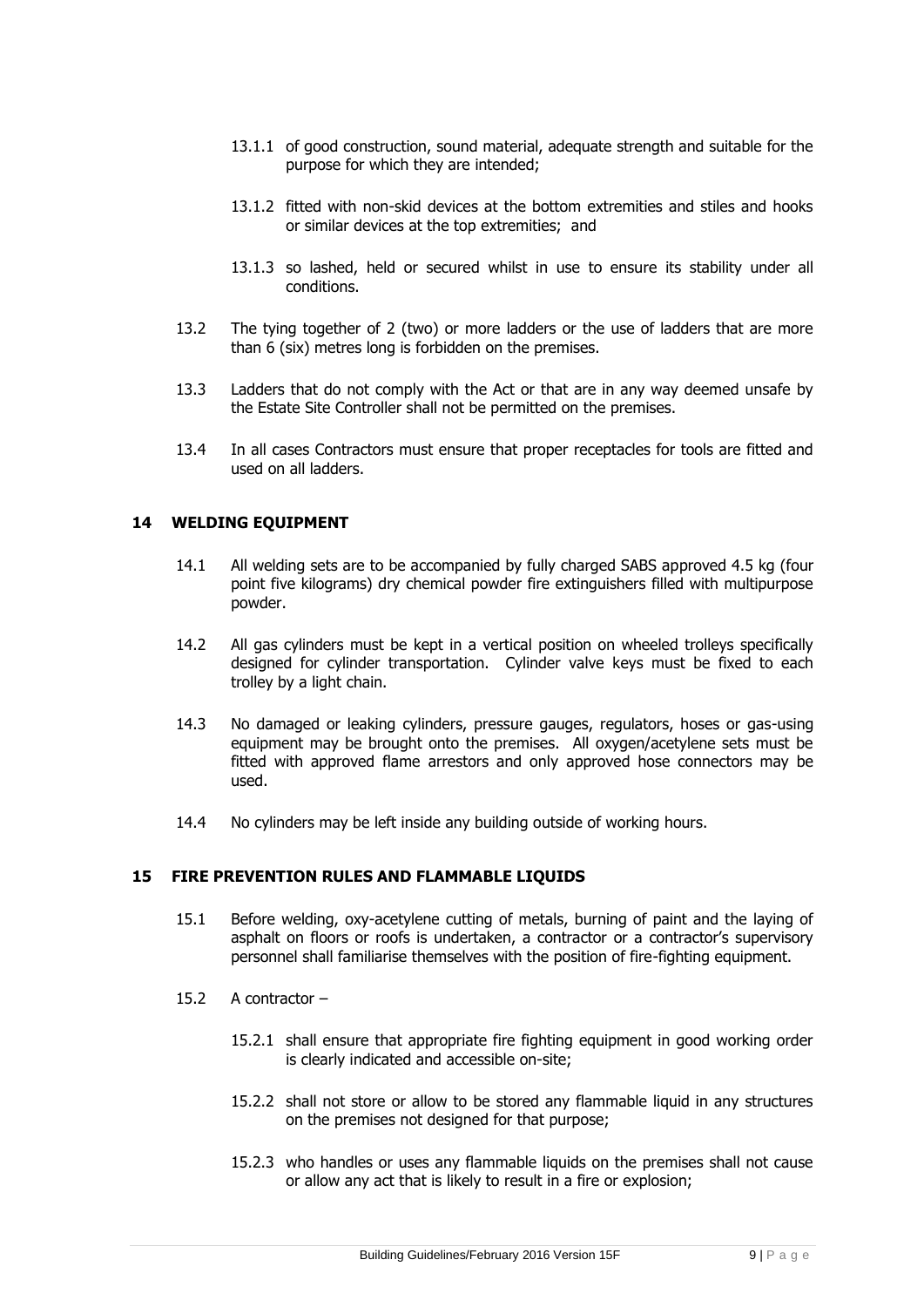- 15.2.4 shall not cause or allow flammable liquid to enter sewers, inlets or surfacewater drains;
- 15.2.5 shall not allow a flammable liquid container to be filled to more than 90% (ninety percent) of its capacity;
- 15.2.6 shall keep every container, whether full or empty, closed in order to prevent the spreading of flammable vapour;
- 15.2.7 shall not carry out any repairs or welding operations on any container of flammable liquids unless all vapours have been effectively purged from the container; and
- 15.2.8 shall before abandoning any receptacle used for the storage of flammable liquids fill such receptacle with sand or liquid concrete or dispose of in a proper manner.

# **16 FIRES AND SMOKING**

- 16.1 Under no circumstances will smoking be allowed in "no smoking" zones and any person contravening this rule will be removed from the premises.
- 16.2 Fire shall only be allowed with written permission from the Estate Manager.

#### **17 INTOXICATED OR UNDER THE INFLUENCE OF DRUGS**

- 17.1 No alcoholic beverages will be allowed onto the premises.
- 17.2 Any person who is, or appears to be, intoxicated or under the influence of drugs or any other condition that may render, or be likely to render, him incapable of taking care of himself, or of persons under his charge, shall not enter, or be allowed to enter the premises.
- 17.3 The Contractor shall ensure that any employee under the influence of alcohol or drugs is excluded from the premises and shall report the incident to the security officer on duty as soon as possible.

#### **18 ENTERING UNAUTHORISED AREAS**

#### 18.1 **A contractor shall only enter those parts of the premises to which authorisation has been obtained. It must be emphasised that building work may only take place inside the four boundary pegs.**

- 18.2 Subject to **18.1**, a contractor is restricted to the contractor's site and no contractor or that contractor's employees will be allowed to sit, walk or wander about the premises, including the golf course.
- 18.3 Notwithstanding the provisions under **23... Contraventions and penalties**, if an employee of a contractor is found outside the contractor's site, the employee and/or the contractor and/or the contractor's foreman shall be issued with a verbal warning from management. Should the employee not adhere to the verbal warning and again be found outside the contractor's site, the management shall be entitled (at its entire discretion) to –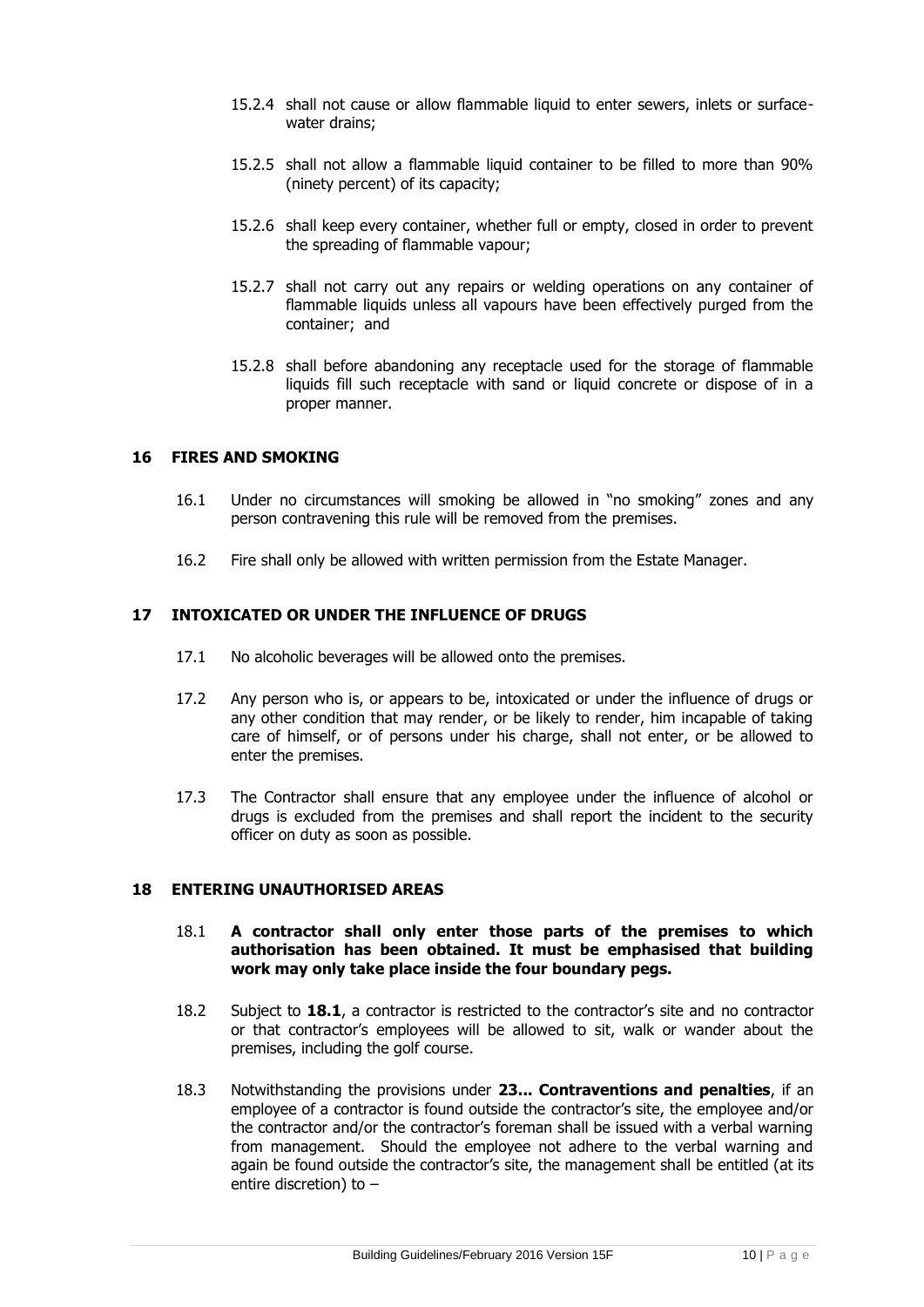- 18.3.1 remove the employee from the premises and deny any further access to such employee; and/or
- 18.3.2 invoke the penalty procedure referred to under **23... Contraventions and penalties**.
- 18.4 A contractor shall not without an owner's prior written consent (other than the owner contracting with the contractor) use any property belonging to an owner to unload or store any equipment, materials or for drive-through access to the contractor's site.

#### **19 DRIVING, PARKING AND DELIVERIES INSIDE THE PREMISES**

- 19.1 Only recognised roads and aisles may be used, unless permission is obtained from the Estate Site Controller. Parking will only be permitted in allocated areas.
- 19.2 The contractor shall ensure that drivers drive carefully and obey traffic rules and signs when driving on Arabella's property. All drivers must be in possession of a valid driver's licence. Failure to adhere to this will result in access to the premises being denied to the driver. The main contractor is responsible for all sub-contractors and their actions.
- 19.3 Suppliers to the site must know the plot number for delivery or access will be denied. The Contractor must supply Estate Security with a list of expected suppliers the day before delivery.
- 19.4 Inter-link trucks are not permitted onto the premises and contractors and/or their suppliers must use smaller and lighter trucks for deliveries of materials.

#### **20 SITE HOUSE KEEPING**

- 20.1 The Contractor shall maintain the site in a clean and tidy condition as far as is practically possible. All building sites must be cleaned and all rubble removed before Friday 16h00
- 20.2 The Site Controller shall regularly inspect the site house-keeping to ensure the best possible appearance of the Estate.
- 20.3 Any security officer patrolling the Estate has the authority to ask the contractor to clean the contractor's site.
- 20.4 The Contractor shall for on-site storage make use of a steel container that is lockable and white in colour. This container must be removed from the premises on completion of the building work.
- 20.5 All building sites must be screened by means of
	- 20.5.1 Properly secured green shade cloth on the Golf course side and the side boundaries (the side of the property facing the road servitude remains open).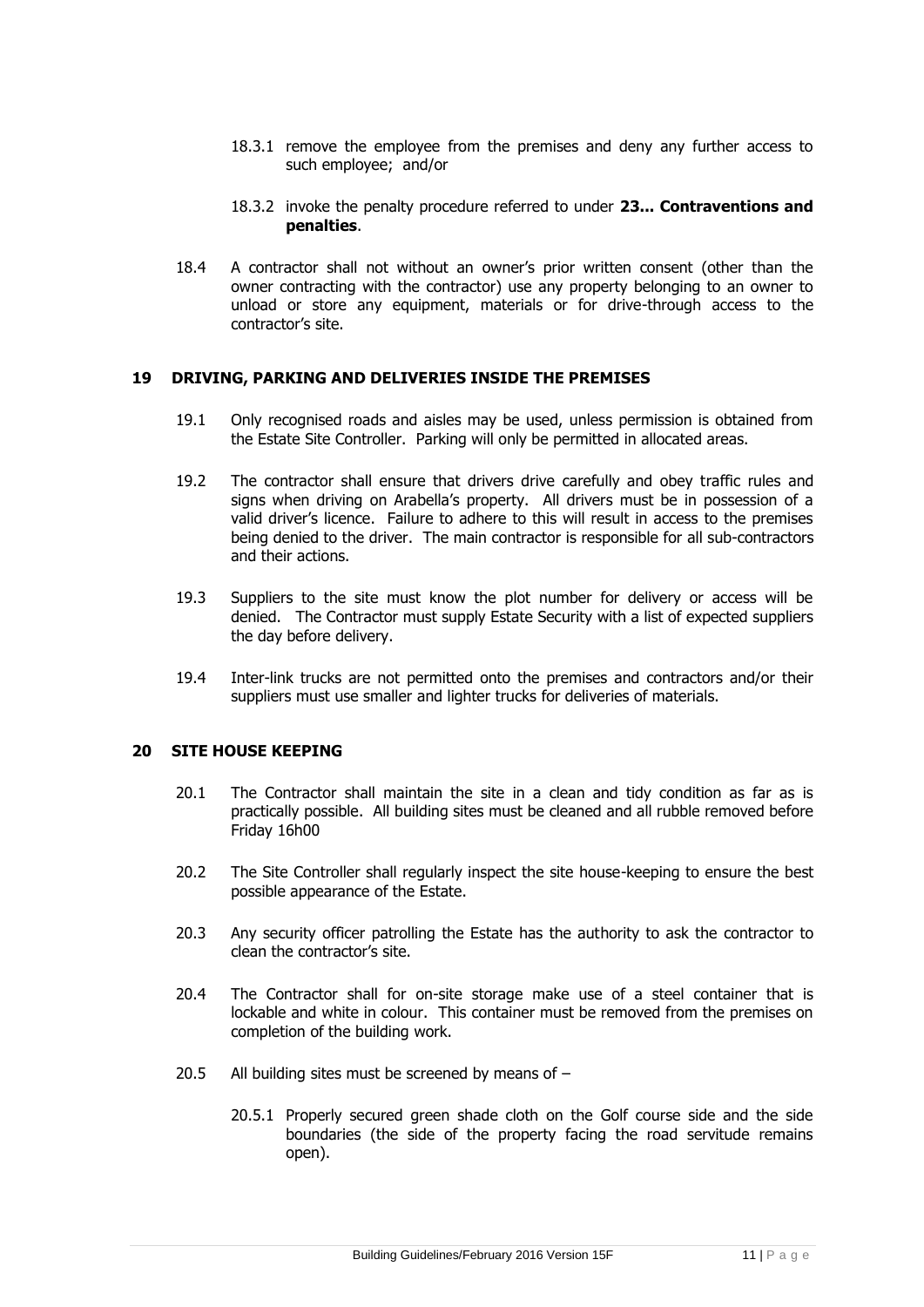- 20.5.2 The overall height of the screen must be 1.5 metres from natural ground level and at least 80% shade cloth. The fencing posts must be 110mm – 150mm treated poles with 38x38mm battens to keep shade cloth in place wooden fence posts of diameter greater than 100 millimetres. All posts are to be uniform in length with no intermediate post being of a thinner or lighter material. Corner posts must be stayed to prevent collapse.
- 20.5.3 The fence must be periodically maintained. If any difficulties arise in complying with this requirement, the Contractor and the Site Controller may in consultation with each other reach an agreeable solution.

#### **21 SCRAP AND BUILDING RUBBLE**

- 21.1 It is the contractor's responsibility to ensure that all scrap and building rubble originating from building work performed is removed from the premises to a suitable dump. No dumping.
- 21.2 Should the contractor not fulfil this obligation after receipt of written notice from Arabella requesting the contractor to remove the scrap and building rubble, Arabella may proceed to clean the premises to their satisfaction and account to the contractor and/or the owner for costs incurred.

# **22 SITE EVACUATION ON COMPLETION OF CONTRACT**

22.1 The premises may not be vacated before the Estate Site Controller has cleared all applicable matters outstanding (including but not restricted to certificates, other documentation, fees and fines) to have been resolved.

#### **23 CONTRAVENTION OF THE GUIDELINES, BAD BEHAVIOUR AND PENALTIES**

- 23.1 Any practice undertaken by a contractor on the premises likely to cause injury or loss of life will not be tolerated by the management.
- 23.2 Should a Contractor or any of its sub-contractors on the premises not comply with the safety standards, the Guidelines and/or the Act  $-$ 
	- 23.2.1 Tampering with electrical and/or water metres: such metres are sealed and if any tampering is detected will result in an immediate fine of **R1000.00** (ten thousand Rand) per offence.
	- 23.2.2 Unmet site maintenance standards (house cleaning etc.) transgressions will result in one written warning, and subsequent offences will result in a fine of **R500.00** (five hundred Rand) per offence;
	- 23.2.3 For reasons of security, it is the responsibility of the Contractor to ensure that workers do not walk between sites and/or loiter off their sites. Transgressions will result in one written warning, any subsequent offences will result in a fine of **R500.00** (five hundred Rand) per offence;
	- 23.2.4 The Contractor shall be liable for any damage caused to any rubbish bins as a result of building work undertaken by the Contractor or its subcontractors, at an amount of **R650.00** (six hundred and fifty Rand) in respect of each rubbish bin damaged.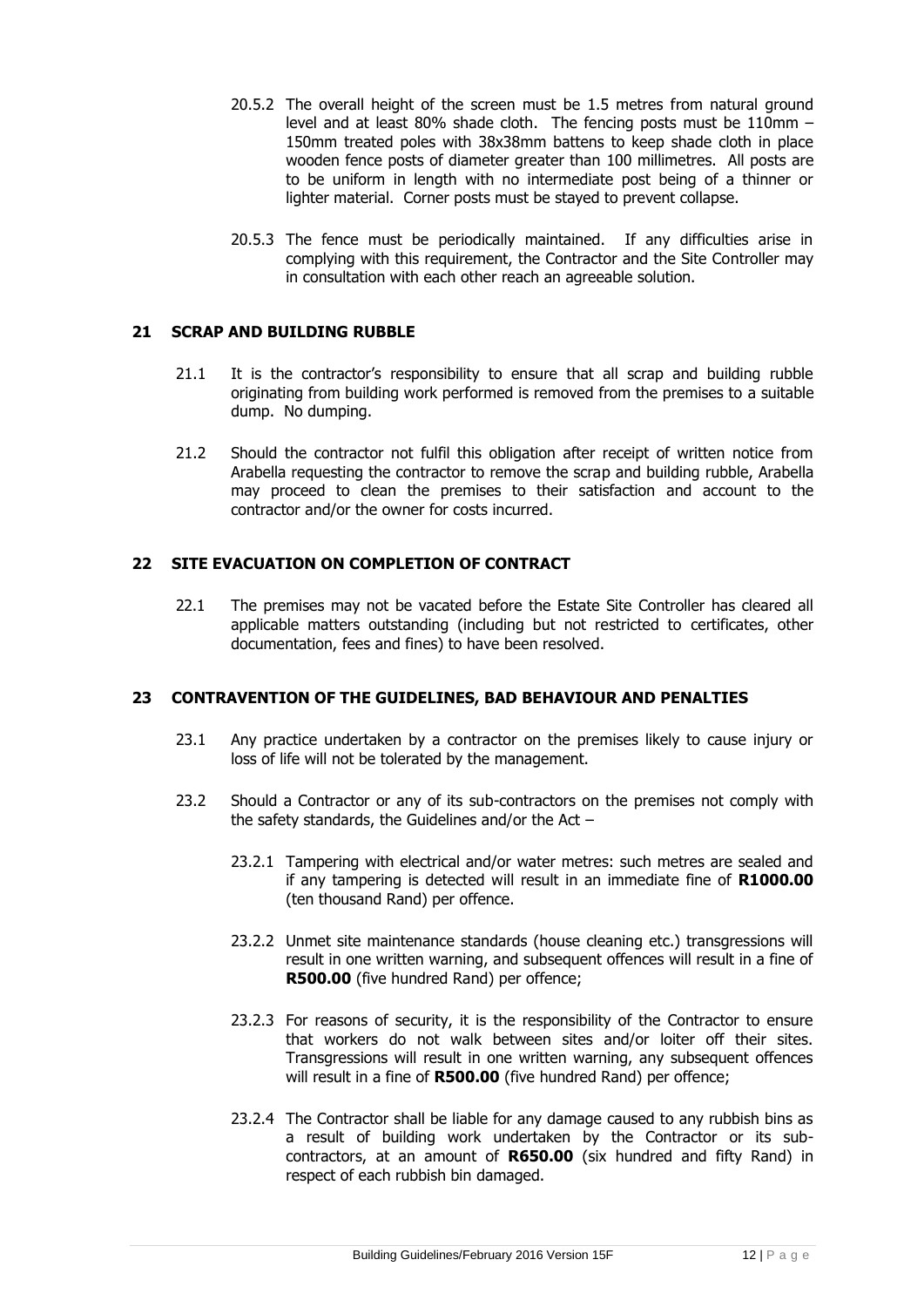- 23.3 If a written warning is ignored or the Contractor does not make adequate arrangements with Management to rectify the defect, Management (at its discretion) may suspend building work without further notice.
- 23.4 Any fine imposed on the Contractor shall be deemed to be a debt due and payable by the Contractor or Owner concerned to the association forthwith on demand.

The fine shall be deducted from the building deposit and once the deposit is exhausted, Arabella shall instruct its attorneys to recover all outstanding amounts.

23.5 Arabella shall not tolerate any verbal or physical abuse on the premises and the Contractor shall ensure that any employee or sub-contractor guilty of verbal or physical abuse is excluded from the premises and shall report the incident to the security officer on duty as soon as possible.

#### **24 DAMAGE TO THE PREMISES**

- 24.1 Any damage caused to the premises as a result of building work will be repaired at the instance of Arabella who shall be entitled to claim all costs of any such repairs from the Owner.
- 24.2 If delivery vehicles or any building materials damage and/or dirty the surface of any area of the premises or road within the premises, Arabella will repair and clean any such area and/or road and shall be entitled to claim all costs of any such repairs and/or cleaning from the Owner.

### **25 INDEMNITY BY CONTRACTOR**

- 25.1 The Contractor shall be liable for and hereby indemnifies Arabella in respect of loss of or damage to property and the death of or injury to any person and any consequential loss or damage sustained, and against all actions, claims, demands, costs, charges and expenses arising from the negligence, breach of statutory duty or default of the Contractor or the Contractor's employees.
- 25.2 All plant, equipment, lifting and other tackle, scaffolding, ladders, tools, materials, protective clothing, eye protection (which list shall not be exhaustive) loaned by Arabella to the Contractor or the Contractor's employees in the execution of any building work shall be used by the Contractor or the Contractor's employees entirely at the Contractor's own risk. The Contractor hereby indemnifies Arabella against any claims arising out of such use.

#### **26 GENERAL**

- 26.1 A contractor shall
	- 26.1.1 report any theft, accident or unusual occurrence to Security without delay;
	- 26.1.2 report any fire, gas or acid spillage to the Estate Site Controller or Security office;
	- 26.1.3 not use any equipment, tools or facilities belonging to Arabella without the written permission of the Estate Manager or one of his/her delegated officials;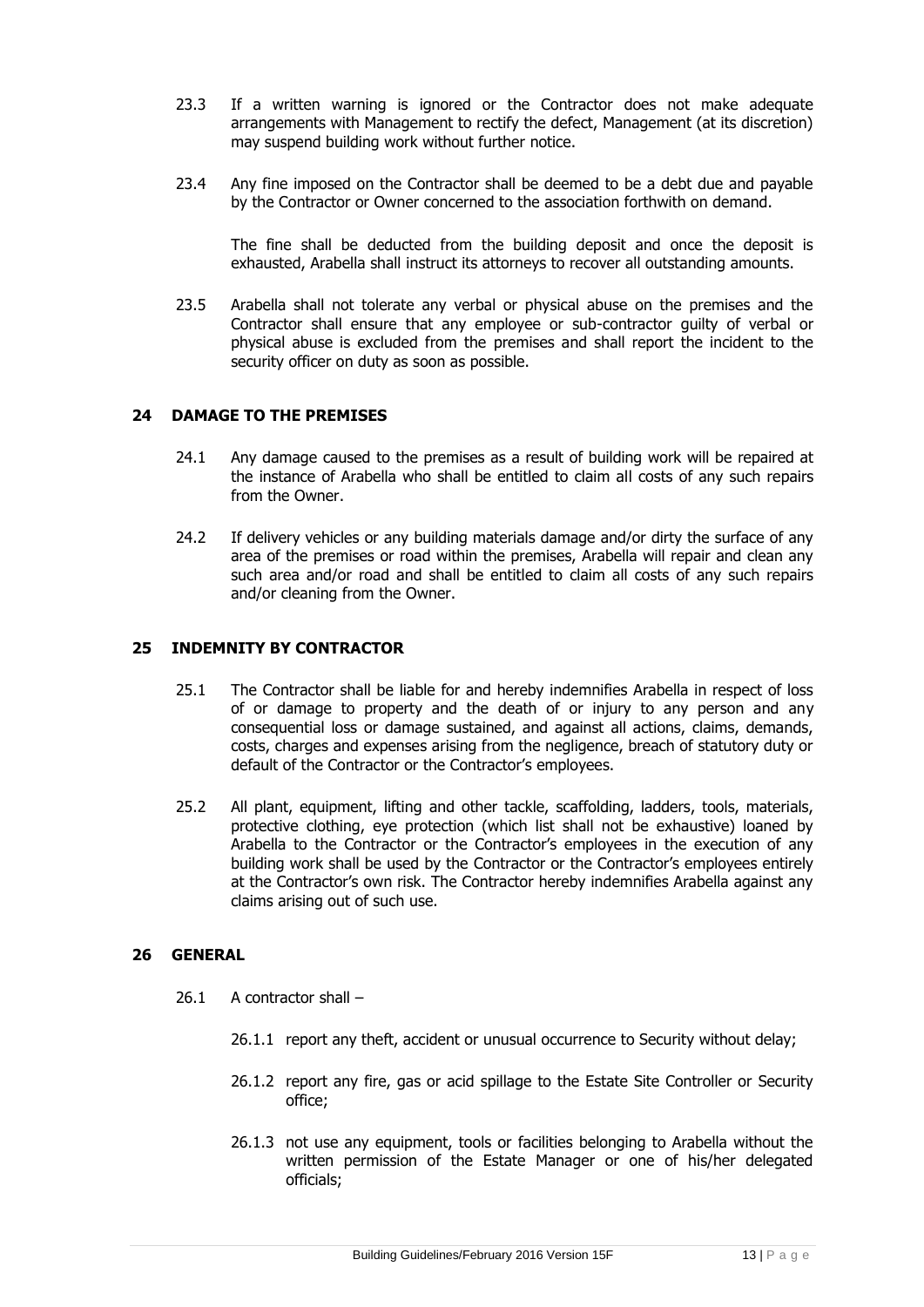- 26.1.4 only utilise flush toilets and must connect these toilets to the sewerage system (no chemical toilets are to be used);
- 26.1.5 not erect any signage or advertising on the Estate
- 26.1.6 ensure that no golf balls are removed by its employees from the premises.
- 26.1.7 not be allowed or any of a contractor's employees or sub-contractor shall not be allowed to bring any firearms or traditional weapons onto the premises without the prior written approval of the Estate Manager;
- 26.1.8 telephone piping from a house to the mainline kiosk; as required
- 26.1.9 abide with the Safety, Health and Environment Policy of Arabella Country Estate at all times.
- 26.1.10 If any provisions of these Building Guidelines are vague and/or incomplete in any respect and/or if any dispute arises with regard to the interpretation of these Building Guidelines, the matter shall be determined by GAPP Architects (acting through any of its directors whose authority and/or appointment it shall not be necessary to prove) and failing them for any reason, by such other architects as may be nominated by the directors.
- 26.1.11 DSTV dishes must be pre-approved by the Estate Manager before installation.

# **27 WORKING HOURS**

27.1 Building activity and building-related deliveries may only take place during the following hours (summer and winter dates are specified each year according to the industry, obtainable from the Estate Site Controller), Mondays to Fridays:

| During the summer: | 06h00 to 18h00 |
|--------------------|----------------|
| During the winter: | 07h00 to 18h00 |

Please note that the normal Estate office hours are:

| Mondays to Thursdays: | 08h00 to 17h00 |
|-----------------------|----------------|
| Fridays:              | 08h00 to 16h30 |

- 27.2 No building work and building-related deliveries are allowed during weekends and public holidays. This is to ensure that homeowners in residence experience peace when visiting the Estate during these times.
- 27.3 No building work of any kind is permitted on the Estate during the official builders holiday as prescribed by the Industrial Council, over the December - January period. Any electrical, DSTV and water connection must be arranged before the holiday, and the site house-cleaned, or it will be cleaned by the Estate and the costs recovered from the building deposit.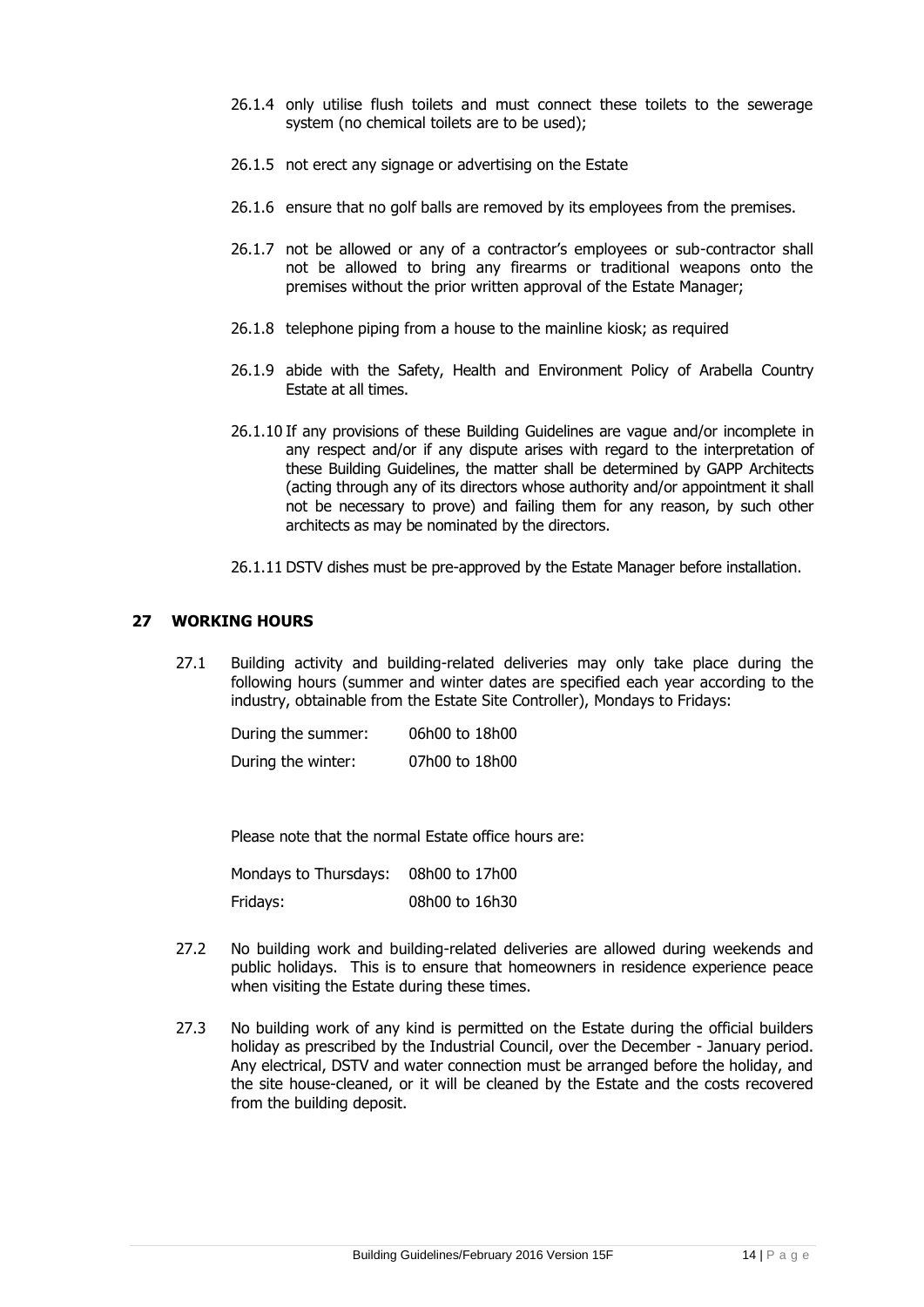# **28 ARABELLA OFFICE AND PERSONNEL CONTACT DETAILS**

28.1 Physical Address of Arabella Country Estate:

On the R44 Road to Kleinmond (just after the R44 intersects with the road to Hermanus), Caledon District, Western Cape Province.

28.2 Postal Address of Arabella Country Estate:

P.O. Box 788 Kleinmond 7195 South Africa

28.3 Administration Office of Arabella Country Estate:

| Telephone: | (028) 284 0046 or (028) 284 0122 |
|------------|----------------------------------|
| Facsimile: | $(028)$ 284 0124                 |

28.4 Any unforeseen contact that may be necessary after hours and cannot be prearranged must be directed to the security officer on duty who will either assist or contact the relevant authorised official - (028 284 0226)

| 28.5 | <b>Estate Manager</b>          | - Dirk Uys (071 239 2010)            |
|------|--------------------------------|--------------------------------------|
| 28.6 | <b>Estate Site Controller</b>  | - William Lane (082 600 7265         |
| 28.7 | <b>Estate Security Manager</b> | - Johan vd Westhuizen (076 569 4768) |
| 28.8 | Maintenance Manager            | - William Lane (082 600 7265)        |
| 28.9 | Estate Landscaper              | - Jan Vermeulen (084 509 1809)       |

#### **29. METHODS OF PAYMENT**

- 29.1 Payments must be made to Arabella Country Estate Home Owners Association. Payments can be made either by cheque at the Estate office or by bank deposit. Cash will not be accepted at the Estate office.
	- 29.1.2 The **water and electrical connection fees** (as well as all fines issued to the Contractor) must be paid into the following account:

| Bank:            | <b>First National Bank</b>                      |
|------------------|-------------------------------------------------|
| Account name:    | Arabella Country Estate Home Owners Association |
| Type of account: | Call Account                                    |
| Account number:  | 62045844041                                     |
| Branch code:     | 200212                                          |
| Branch name:     | Caledon                                         |